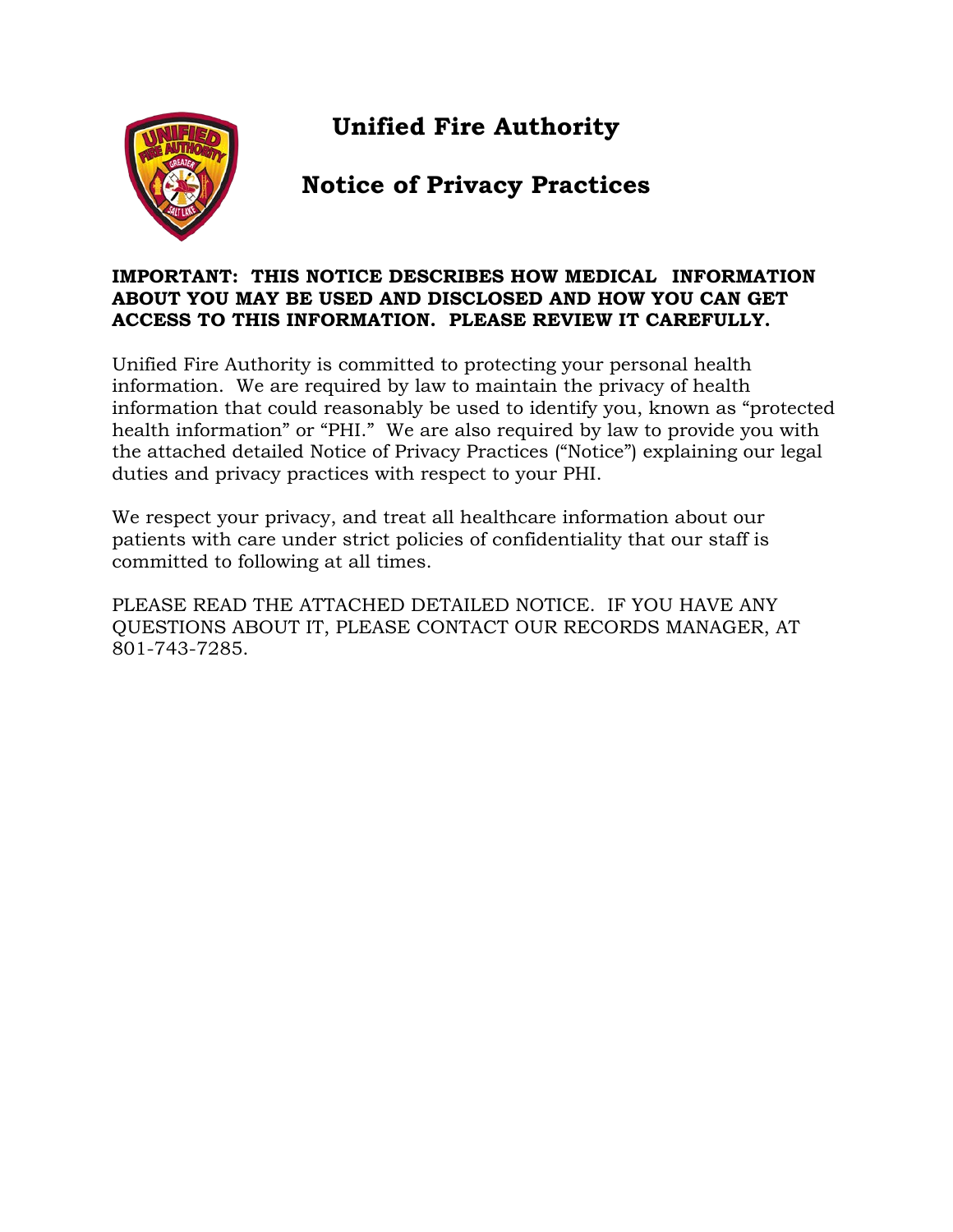## **Detailed Notice of Privacy Practices**

**Purpose of This Notice:**This Notice describes your legal rights, advises you of our privacy practices, and lets you know how Unified Fire Authority is permitted to use and disclose PHI about you.

### **Uses and Disclosures of Your PHI We Can Make Without Your Authorization**

Unified Fire Authority may use or disclose your PHI *without* your authorization, or *without* providing you with an opportunity to object, for the following purposes:

*Treatment.* This includes such things as verbal and written information that we obtain about you and use pertaining to your medical condition and treatment provided to you by us and other medical personnel (including doctors and nurses who give orders to allow us to provide treatment to you). It also includes information we give to other healthcare personnel to whom we transfer your care and treatment, and includes transfer of PHI via radio or telephone to the hospital or dispatch center as well as providing the hospital with a copy of the written record we create in the course of providing you with treatment and transport.

*Payment*. This includes any activities we must undertake in order to get reimbursed for the services that we provide to you, including such things as organizing your PHI, submitting bills to insurance companies (either directly or through a third party billing company), managing billed claims for services rendered, performing medical necessity determinations and reviews, performing utilization reviews, and collecting outstanding accounts.

*Healthcare Operations.* This includes quality assurance activities, licensing, and training programs to ensure that our personnel meet our standards of care and follow established policies and procedures, obtaining legal and financial services, conducting business planning, processing grievances and complaints, creating reports that do not individually identify you for data collection purposes.

*Fundraising. UFA does not use your PHI for fundraising activities.*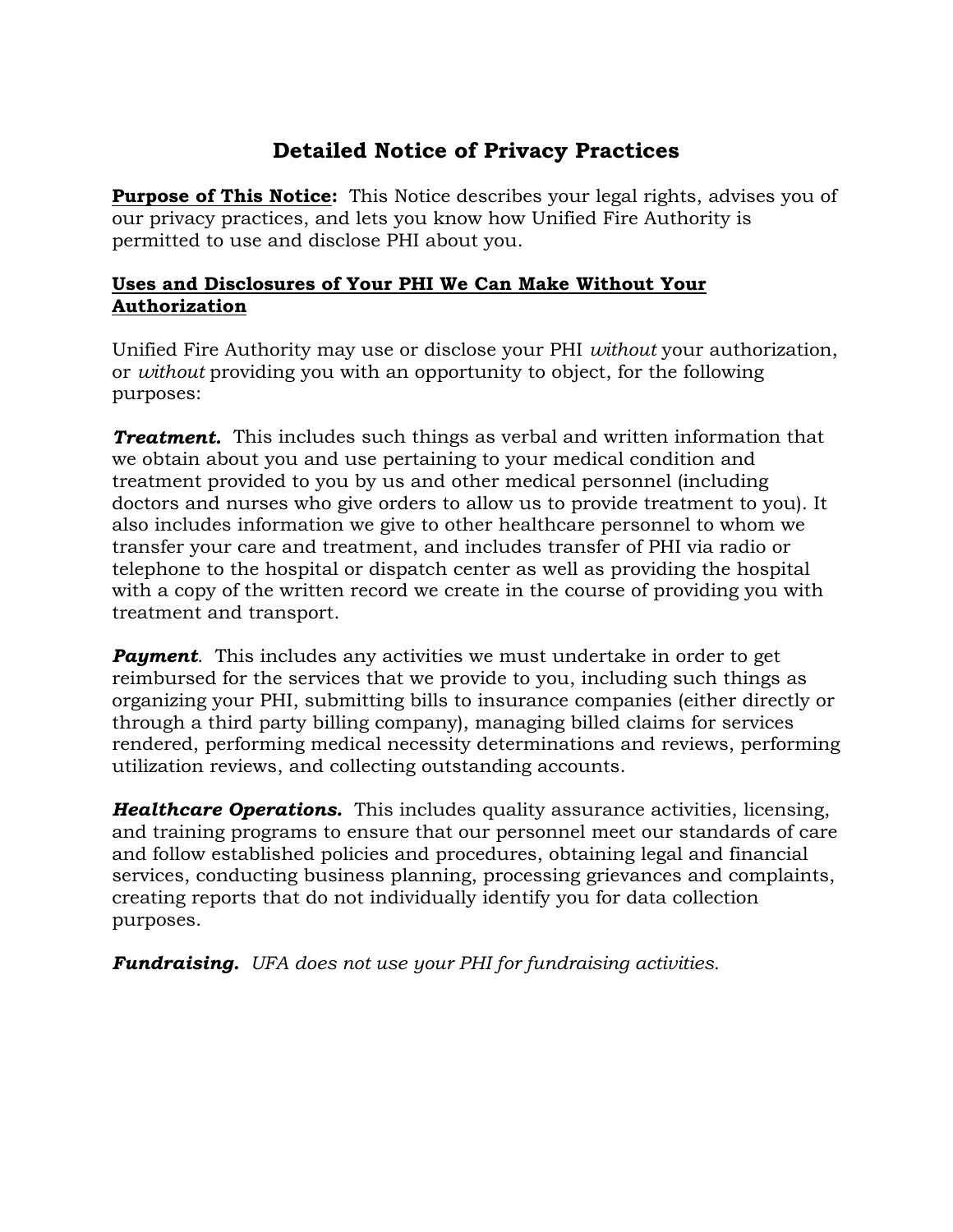### **Other Uses and Disclosure of Your PHI We Can Make Without Authorization***.*

Unified Fire Authority is also permitted to use or disclose your PHI *without* your written authorization in situations including:

- ◆ For the treatment activities of another healthcare provider;
- To another healthcare provider or entity for the payment activities of the provider or entity that receives the information (such as your hospital or insurance company);
- $\bullet$  To another healthcare provider (such as the hospital to which you are transported) for the healthcare operations activities of the entity that receives the information as long as the entity receiving the information has or has had a relationship with you and the PHI pertains to that relationship;
- For healthcare fraud and abuse detection or for activities related to compliance with the law;
- To a family member, other relative, or close personal friend or other individual involved in your care if we obtain your verbal agreement to do so or if we give you an opportunity to object to such a disclosure and you do not raise an objection. We may also disclose health information to your family, relatives, or friends if we infer from the circumstances that you would not object. For example, we may assume that you agree to our disclosure of your personal health information to your spouse when your spouse has called the ambulance for you. In situations where you are incapable of objecting (because you are not present or due to your incapacity or medical emergency), we may, in our professional judgment, determine that a disclosure to your family member, relative, or friend is in your best interest. In that situation, we will disclose only health information relevant to that person's involvement in your care. For example, we may inform the person who accompanied you in the ambulance that you have certain symptoms and we may give that person an update on your vital signs and treatment that is being administered by our ambulance crew;
- To a public health authority in certain situations (such as reporting a birth, death or disease, as required by law), as part of a public health investigation, to report child or adult abuse, neglect or domestic violence, to report adverse events such as product defects, or to notify a person about exposure to a possible communicable disease, as required by law;
- ◆ For health oversight activities including audits or government investigations, inspections, disciplinary proceedings, and other administrative or judicial actions undertaken by the government (or their contractors) by law to oversee the healthcare system;
- For judicial and administrative proceedings, as required by a court or administrative order, or in some cases in response to a subpoena or other legal process;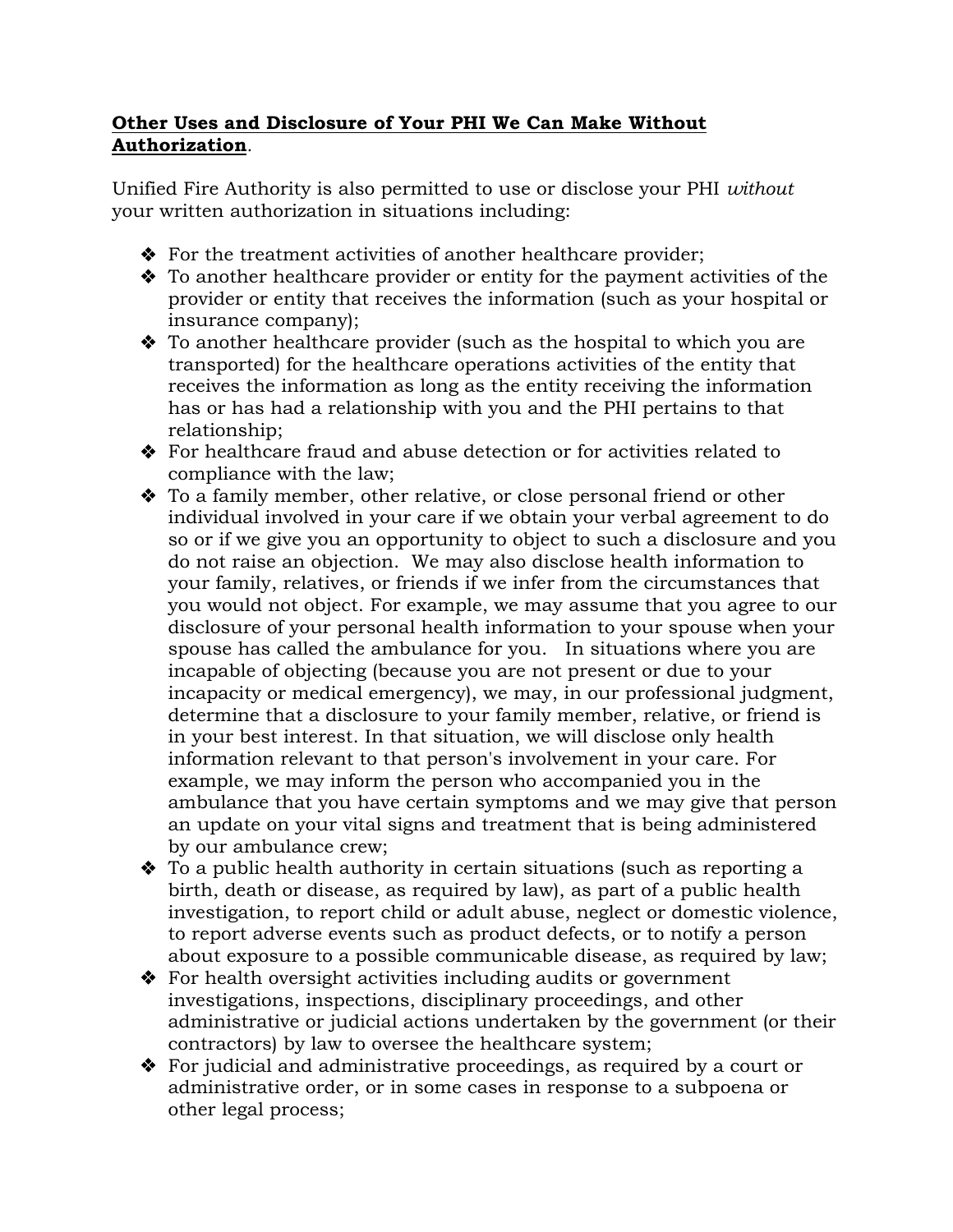- $\hat{\mathbf{v}}$  For law enforcement activities in limited situations, such as when there is a warrant for the request, or when the information is needed to locate a suspect or stop a crime;
- For military, national defense and security and other special government functions;
- To avert a serious threat to the health and safety of a person or the public at large;
- For workers' compensation purposes, and in compliance with workers' compensation laws;
- To coroners, medical examiners, and funeral directors for identifying a deceased person, determining the cause of death, or carrying on their duties as authorized by law;
- If you are an organ donor, we may release health information to organizations that handle organ procurement or organ, eye or tissue transplantation, or to an organ donation bank, as necessary to facilitate organ donation and transplantation; and
- ◆ For research projects, but this will be subject to strict oversight and approvals and health information will be released only when there is a minimal risk to your privacy and adequate safeguards are in place in accordance with the law.

### **Uses and Disclosures of Your PHI That Require Your Written Consent**

Any other use or disclosure of PHI, other than those listed above, will only be made with your written authorization (the authorization must specifically identify the information we seek to use or disclose, as well as when and how we seek to use or disclose it). Even though UFA does not participate in the following activities, we are required to notify you. Specifically, we must obtain your written authorization before using or disclosing your: (a) psychotherapy notes, other than for the purpose of carrying out our own treatment, payment or health care operations purposes, (b) PHI for marketing when we receive payment to make a marketing communication; or (c) PHI when engaging in a sale of your PHI. **You may revoke your authorization at any time, in writing, except to the extent that we have already used or disclosed medical information in reliance on that authorization.**

### **Your Rights Regarding Your PHI**

As a patient, you have a number of rights with respect to your PHI, including:

*Right to access, copy or inspect your PHI.* You have the right to inspect and copy most of the medical information that we collect and maintain about you. Requests for access to your PHI should be made in writing. **Records Office 801-743-7285**. In limited circumstances, we may deny you access to your medical information, and you may appeal certain types of denials. We have available forms to request access to your PHI, and we will provide a written response if we deny you access and let you know your appeal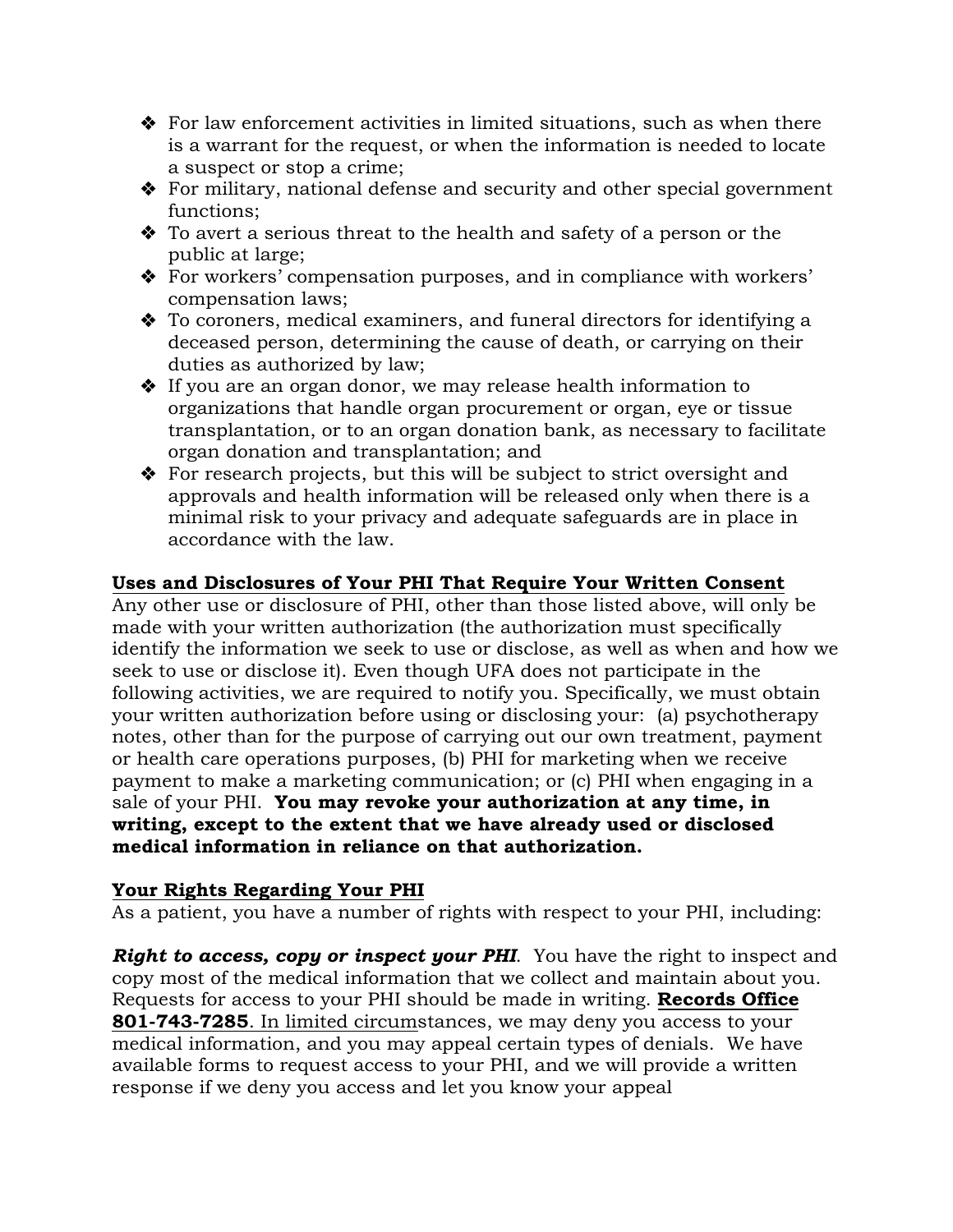rights. If you wish to inspect and copy your medical information, you should contact our Records Office.

We will normally provide you with access to this information within 30 days of your written request. If we maintain your medical information in electronic format, then you have a right to obtain a copy of that information in an electronic format. In addition, if you request that we transmit a copy of your PHI directly to another person, we will do so provided your request is in writing, signed by you (or your representative), and you clearly identify the designated person and where to send the copy of your PHI.

We may also charge you a reasonable cost-based fee for providing you access to your PHI, subject to the limits of applicable state law.

*Right to request an amendment of your PHI.* You have the right to ask us to amend protected health information that we maintain about you. Requests for amendments to your PHI should be made in writing and you should contact our Compliance Officer if you wish to make a request for amendment and fill out an amendment request form.

When required by law to do so, we will amend your information within 60 days of your request and will notify you when we have amended the information. We are permitted by law to deny your request to amend your medical information in certain circumstances, such as when we believe that the information you have asked us to amend is correct.

*Right to request an accounting of uses and disclosures of your PHI*. You may request an accounting from us of disclosures of your medical information. If you wish to request an accounting of disclosures of your PHI that are subject to the accounting requirement, you should contact our Compliance Officer and make a request in writing.

You have the right to receive an accounting of certain disclosures of your PHI made within six (6) years immediately preceding your request. But, we are not required to provide you with an accounting of disclosures of your PHI: (a) for purposes of treatment, payment, or healthcare operations; (b) for disclosures that you expressly authorized; (c) disclosures made to you, your family or friends, or (d) for disclosures made for law enforcement or certain other governmental purposes.

*Right to request restrictions on uses and disclosures of your PHI.* You have the right to request that we restrict how we use and disclose your medical information for treatment, payment or healthcare operations purposes, or to restrict the information that is provided to family, friends and other individuals involved in your healthcare. However, we are only required to abide by a requested restriction under limited circumstances, and it is generally our policy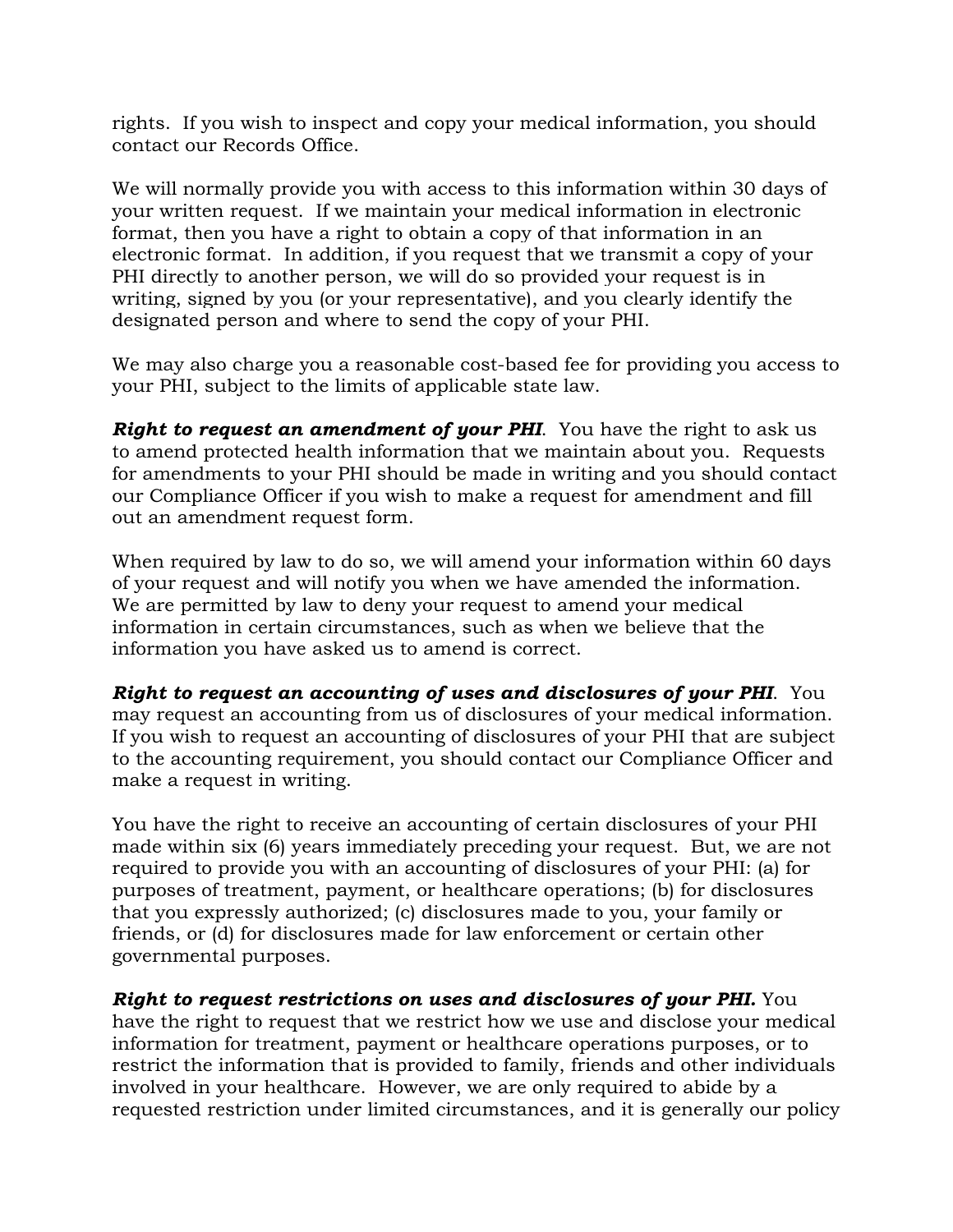that we will not agree to any restrictions unless required by law to do so. If you wish to request a restriction on the use or disclosure of your PHI, you should contact our Compliance Officer and make a request in writing.

Unified Fire Authority is required to abide by a requested restriction when you ask that we not release PHI to your health plan (insurer) about a service for which you (or someone on your behalf) have paid Unified Fire Authority in full. We are also required to abide by any restrictions that we agree to. Notwithstanding, if you request a restriction that we agree to, and the information you asked us to restrict is needed to provide you with emergency treatment, then we may disclose the PHI to a healthcare provider to provide you with emergency treatment.

A restriction may be terminated if you agree to or request the termination. Most current restrictions may also be terminated by Unified Fire Authority as long we notify you. If so, PHI that is created or received after the restriction is terminated is no longer subject to the restriction. But, PHI that was restricted prior to the notice to you voiding the restriction must continue to be treated as restricted PHI.

*Right to notice of a breach of unsecured protected health information*. If we discover that there has been a breach of your unsecured PHI, we will notify you about that breach by first-class mail dispatched to the most recent address that we have on file. If you prefer to be notified about breaches by electronic mail, please contact our Compliance Officer.

*Right to request confidential communications.* You have the right to request that we send your PHI to an alternate location (*e.g.,* somewhere other than your home address) or in a specific manner (*e.g.,* by email rather than regular mail). However, we will only comply with reasonable requests when required by law to do so. If you wish to request that we communicate PHI to a specific location or in a specific format, you should contact our Compliance Officer and make a request in writing.

## **Internet, Email and the Right to Obtain Copy of Paper Notice**

If we maintain a web site, we will prominently post a copy of this Notice on our web site and make the Notice available electronically through the web site. If you allow us, we will forward you this Notice by electronic mail instead of on paper and you may always request a paper copy of the Notice.

### **Revisions to the Notice**

Unified Fire Authority is required to abide by the terms of the version of this Notice currently in effect. However, Unified Fire Authority reserves the right to change the terms of this Notice at any time, and the changes will be effective